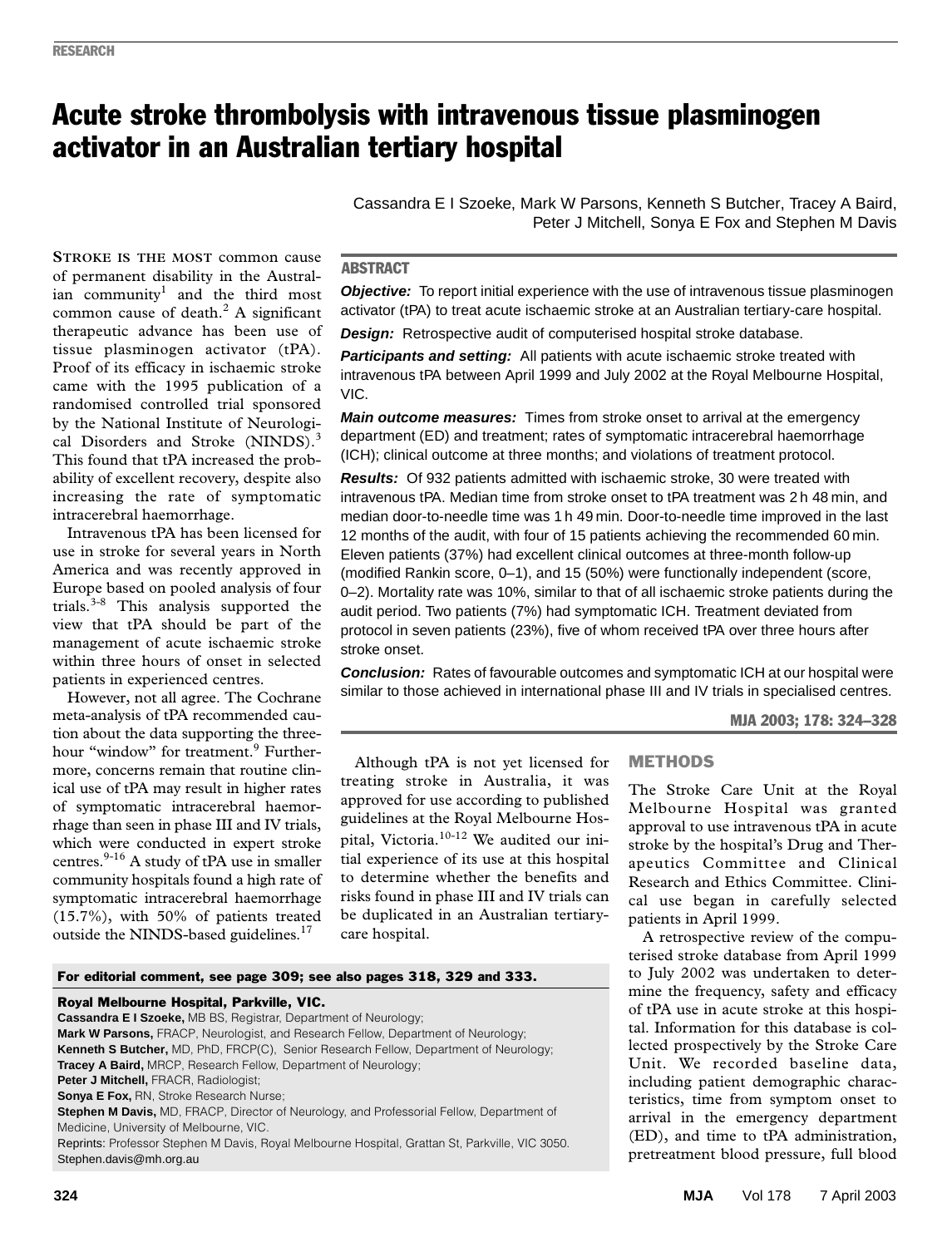examination, clotting profile and serum glucose levels.

## *Treatment protocol*

All patients presenting within three hours of symptom onset were rapidly assessed by the stroke team, comprising a stroke neurologist, "stroke" fellow, registrar and nurse. The tPA protocol was based on protocols published by the American Heart Association and the American Academy of Neurology.<sup>10,11</sup> Inclusion and exclusion criteria are shown in Box 1. All patients had pretreatment computed tomography (CT) scans that were read by the attending neurologist or stroke fellow, together with a radiologist. In all cases, informed consent was obtained from the patients or next-of-kin before treatment, after discussion of the potential benefits and significant risks, specifically the fourfold greater risk of symptomatic intracerebral haemorrhage.<sup>4</sup>

All patients were treated unblinded with intravenous tPA  $(0.9 \text{ mg/kg})$ , according to the NINDS and American Heart Association protocols.<sup>3,10</sup> An initial bolus dose of tPA (10% of total) given over one minute was followed by a one-hour infusion. Patients were then transferred to the Stroke Care Unit for close monitoring for the next 24 hours. Antithrombotic and antiplatelet therapy was prohibited for 24 hours after tPA, as in the NINDS trial. Follow-up brain imaging was performed at the discretion of the treating neurologist, but, if significant neurological deterioration occurred during hospitalisation, an urgent CT scan was obtained to assess for intracerebral haemorrhage.

#### *Outcome measures and analysis*

Clinical outcome was assessed on the modified Rankin Scale three months after stroke onset. This scale is the validated disability measure most used in stroke studies.<sup>19</sup> Clinical outcome was defined as "excellent" (Rankin score, 1), "functional independence" (score, 2), "moderate disability" (score, 3), or "major disability" (score, 4–5).

Incidence of intracerebral haemorrhage was determined from follow-up CT scans, and classified as symptomatic if there was any associated neurological deterioration. In addition, all pretreatment CT scans were retrospectively reviewed by two neurologists and a neuroradiologist, who were blinded to the clinical data. Early ischaemic change was recorded as less than or greater than a third of the MCA territory by consensus opinion.<sup>8,20</sup> Violations of treatment protocol were also assessed.

In the last 12 months of the audit, we recorded baseline tPA eligibility and clinical outcomes for all patients presenting to the hospital within three hours of ischaemic stroke onset, together with

reasons for any exclusion from tPA treatment. Outcomes were compared between patients who received tPA and those who presented within three hours but did not receive tPA.

Statistical analysis was performed using STATA software.<sup>21</sup>

# RESULTS

Between April 1999 and July 2002, 932 patients were admitted with ischaemic stroke, and 30 (3.2%) received intrave-

### 1: Criteria for use of tissue plasminogen activator (tPA) in treating acute stroke at the Royal Melbourne Hospital

#### Clinical inclusion criteria

■ Patient or family member able to give consent or approval before study procedures.

# $\blacksquare$  Age  $\geq$  18 years.

- Onset of symptoms of hemispheric ischaemic stroke within 0–3 hours.
- Clinical diagnosis of hemispheric ischaemic stroke causing measurable neurological deficits (defined as impairment of language, motor function, cognition, and/or gaze, vision, or neglect).
- Score for stroke severity  $\geq 4$  on the National Institutes of Health Stroke Scale (NIHSS).<sup>18</sup>
- Patient able to undergo computed tomography (CT) before tPA administration.

#### Clinical exclusion criteria

- Severe symptoms suggesting total anterior circulation syndrome (coma or severe obtundation with fixed eye deviation and complete hemiplegia or NIHSS score >22).
- Minor stroke symptoms (NIHSS score <4) or those that are rapidly improving by the time of randomisation.
- History of stroke within previous 6 weeks.
- $\blacksquare$  Any pre-existing neurological illness resulting in a modified Rankin scale score  $\geq 3$ .
- Seizure before administration of study drug.
- Previously known intracranial haemorrhage, subarachnoid haemorrhage, arteriovenous malformation, aneurysm, or previously known intracranial neoplasm that, in the opinion of the investigator, is terminal or would increase the risk of intracranial bleeding after administration of thrombolytic therapy or may confound neurological assessment.
- Clinical presentation suggestive of subarachnoid haemorrhage, even if initial CT is normal.
- Uncontrolled baseline hypertension: systolic blood pressure [BP] > 185 mmHg or diastolic BP>110 mmHg despite acute treatment (1 cm of nitrate paste or 10–20 mg intravenous labetalol).
- Presumed septic embolus.
- Suspected recent (within 30 days) myocardial infarction.
- Recent (within 30 days) biopsy of a parenchymal organ or surgery that, in the opinion of the investigator, would increase the risk of unmanageable (eg, uncontrolled by local pressure) bleeding after administration of thrombolytic therapy.
- Recent (within 30 days) trauma, with internal injuries or ulcerative wounds.
- Any active or recent haemorrhage that, in the opinion of the investigator, would increase the risk of unmanageable (eg, uncontrolled by local pressure) bleeding after administration of thrombolytic therapy.
- Known hereditary or acquired haemorrhagic diathesis (eg, activated partial thromboplastin time [APTT] or prothrombin time [PT] greater than normal, or oral anticoagulant therapy with international normalised ratio (INR) >1.5).
- Pregnancy, lactation, or parturition within the previous 30 days.
- Hypoglycaemia, hyperglycaemia (baseline serum glucose level <2.8 or >22.0 mmol/L), or thrombocytopenia (platelet count < 100 x 10<sup>9</sup>/L).
- Other serious, advanced or terminal illness, or any other condition the investigator feels would impose a significant hazard to the patient if intravenous tPA were initiated.
- Current participation in another research drug treatment protocol.

#### Computed tomography exclusion criteria

- Evidence of acute or chronic intracranial bleeding on CT.
- Likely aetiology other than acute brain ischaemia.
- $\blacksquare$  Early signs indicate infarct of more than a third of the territory of the middle cerebral artery.<sup>8</sup>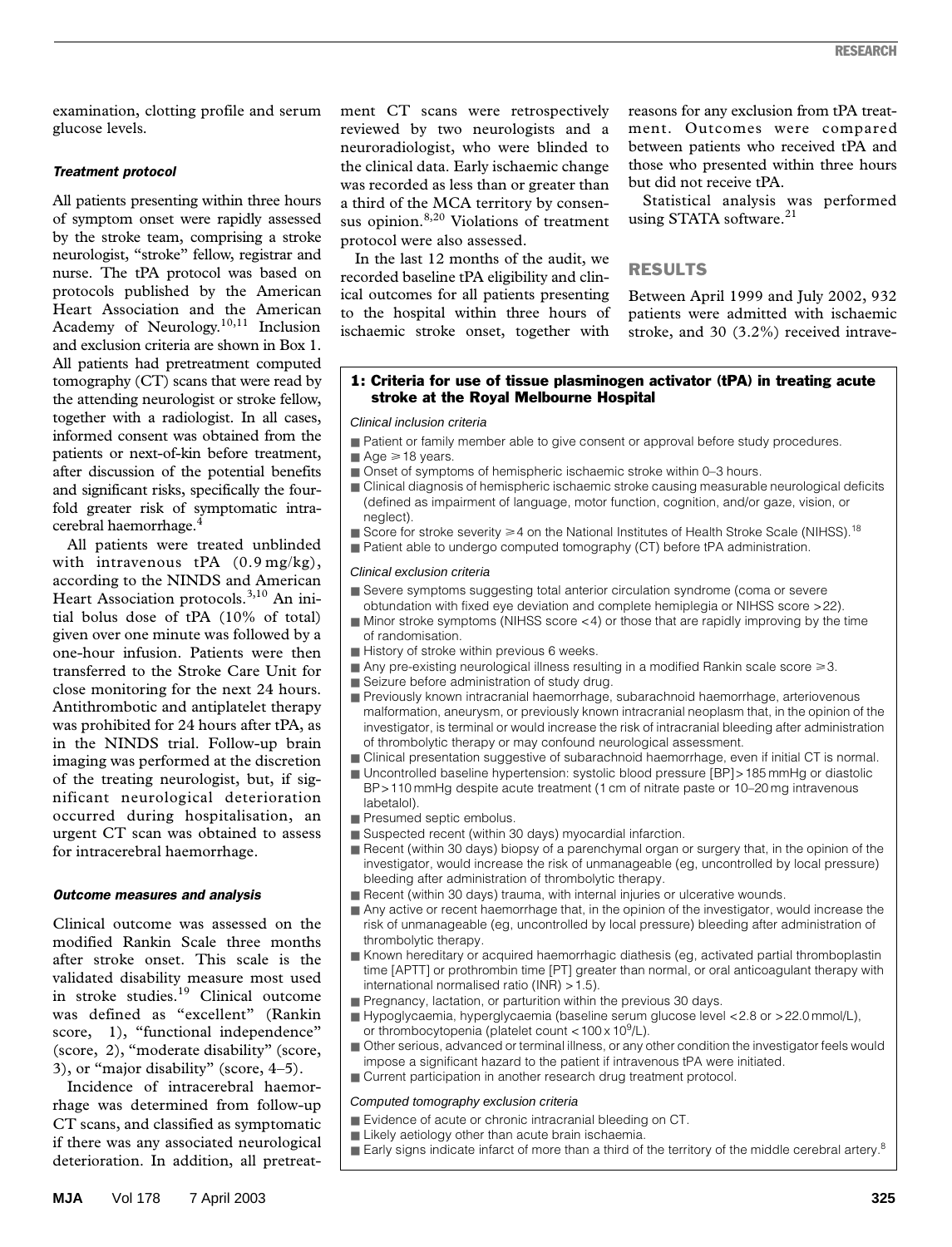# 2: Comparison of outcome between patients treated with tPA and those who presented within three hours of stroke onset but did not receive tPA

|                             |                                                 | Patients not treated with tPA                |      |                                                                        |      |
|-----------------------------|-------------------------------------------------|----------------------------------------------|------|------------------------------------------------------------------------|------|
| Outcome                     | <b>Patients treated</b><br>with tPA<br>$(n=30)$ | <b>Presentation</b><br>within 3h<br>$(n=59)$ | P*   | <b>Presentation within</b><br>3h and clinically<br>eligible $(n=17)^*$ | P*   |
| <b>Excellent</b>            | 11 (37%)                                        | 20 (34%)                                     | 0.18 | 2(10%)                                                                 | 0.05 |
| Functionally<br>independent | 15 (50%)                                        | 25 (42%)                                     | 0.14 | 4(24%)                                                                 | 0.05 |
| Moderate<br>disability      | $3(10\%)$                                       | $5(10\%)$                                    | 0.29 | 3(18%)                                                                 | 0.26 |
| Major disability            | 9(35%)                                          | 15 (25%)                                     | 0.18 | 6(35%)                                                                 | 0.24 |
| Death                       | $3(10\%)$                                       | 14 (24%)                                     | 0.13 | 4(24%)                                                                 | 0.15 |

\* Fisher's exact test (if frequency < 5) or the  $\chi^2$  test was used to compare proportions of patients achieving each outcome between the tPA group and each non-tPA group.

nous tPA (15 in the last 12 months of the audit period). These 30 patients had a median age of 73 years (range, 43–93 years); 50% were men. Median NIHSS score for stroke severity was 14 (range, 8–22).

Baseline blood pressure elevation > 185/110 mmHg was present in nine patients (30%), but was successfully treated before tPA administration. All 30 patients had a CT scan before tPA treatment, while 25 (83%) had followup CT or magnetic resonance imaging (MRI).

## *Time to presentation and treatment*

Median time from stroke onset to tPA treatment was 2 hours 48 minutes (range, 1 hour 45 minutes to 3 hours 27 minutes). Twenty-five patients received tPA between two and three hours after stroke onset (15 in the last 15 minutes of the three-hour window), one in less than two hours and five in over three hours.

Eighteen patients (60%) arrived at the emergency department (ED) within 60 minutes of symptom onset. Earlier presentation to the ED after symptom onset was associated with longer delays between ED arrival and tPA treatment (Spearman's  $\rho = -0.59; P < 0.001$ ).

Median time from presentation at the ED to tPA treatment ("door-to-needle time") was 1 hour 49 minutes (range, 50 minutes to 2 hours 31 minutes). In the last 12 months, a door-to-needle time within the recommended 60 minutes was achieved in four of the 15

patients who received tPA, compared with none of the 15 in the first two years (Fisher's exact test,  $P = 0.05$ ).

#### *Outcomes*

Three patients died (10%). Median Rankin score at three-month follow-up was 2.5 (range, 0–6).

The mortality rate was comparable to that of all patients admitted to the Royal Melbourne Hospital with ischaemic stroke during the audit period (9%). Two deaths were caused by massive middle cerebral artery (MCA) infarction and cerebral oedema without intracerebral haemorrhage, confirmed on repeat CT scanning.

The third death was associated with symptomatic intracerebral haemorrhage within three days of tPA treatment, and occurred a month later. Baseline CT in this patient showed significant hypodensity in the MCA territory, but was considered by the attending neurologist and neuroradiologist to involve less than a third of this territory. Although three observers could not reach consensus on retrospective review of the scan, this case was classed as a protocol violation.

A second patient also had a symptomatic intracerebral haemorrhage within three days of tPA treatment (overall rate, 7%). This patient had major disability at three-month follow-up (Rankin score, 4). Asymptomatic intracerebral haemorrhage within three days of treatment was found in two patients on follow-up brain imaging (follow-up Rankin scores, 2 and 5, respectively).

There were no cases of major systemic bleeding.

## *Protocol violations*

Protocol violations occurred in seven of the 30 patients who received tPA  $(23%)$ :

■ In five patients, treatment was begun more than three hours after symptom onset — within 3 hours 10 minutes in four patients, and 3 hours 27 minutes in one.

■ One patient had a prolonged APTT (47 s), but did not have an intracerebral haemorrhage.

■ One patient had significant hypodensity in the MCA territory on baseline CT, as previously described; this patient had a symptomatic intracerebral haemorrhage and later died.

## *Patients not treated with tPA*

During the last 12 months of the audit, 74 patients presented to the ED within three hours of ischaemic stroke onset (27% of all ischaemic stroke admissions), 59 of whom did not receive tPA. Forty two of these did not meet clinical eligibility criteria, as:

■ Stroke was too mild (NIHSS score  $\leq 4$ ) (23; 39%);

■ Stroke was too severe (NIHSS score  $> 22$ ) (17; 29%) (two of these also had major ischaemic change on baseline CT);

■ Blood pressure was  $> 185/110$  mmHg despite antihypertensive treatment (1;  $2\%$ ; or

■ Seizure occurred at stroke onset (1; 2%).

A further 17 patients fulfilled the clinical criteria but did not receive tPA, as:

■ Treatment could not begin within three hours of symptom onset, as clinical assessment and CT extended beyond this window (15; 25%); all these patients presented 2–3 hours after stroke onset; or

■ Consent was refused  $(2, 3\%)$ .

Baseline clinical severity tended to be milder in the 59 who did not receive tPA (median NIHSS score, 10; range, 1–22) than in the tPA group, although this difference did not achieve statistical significance (Mann–Whitney test,  $P = 0.08$ ). Baseline severity in the 17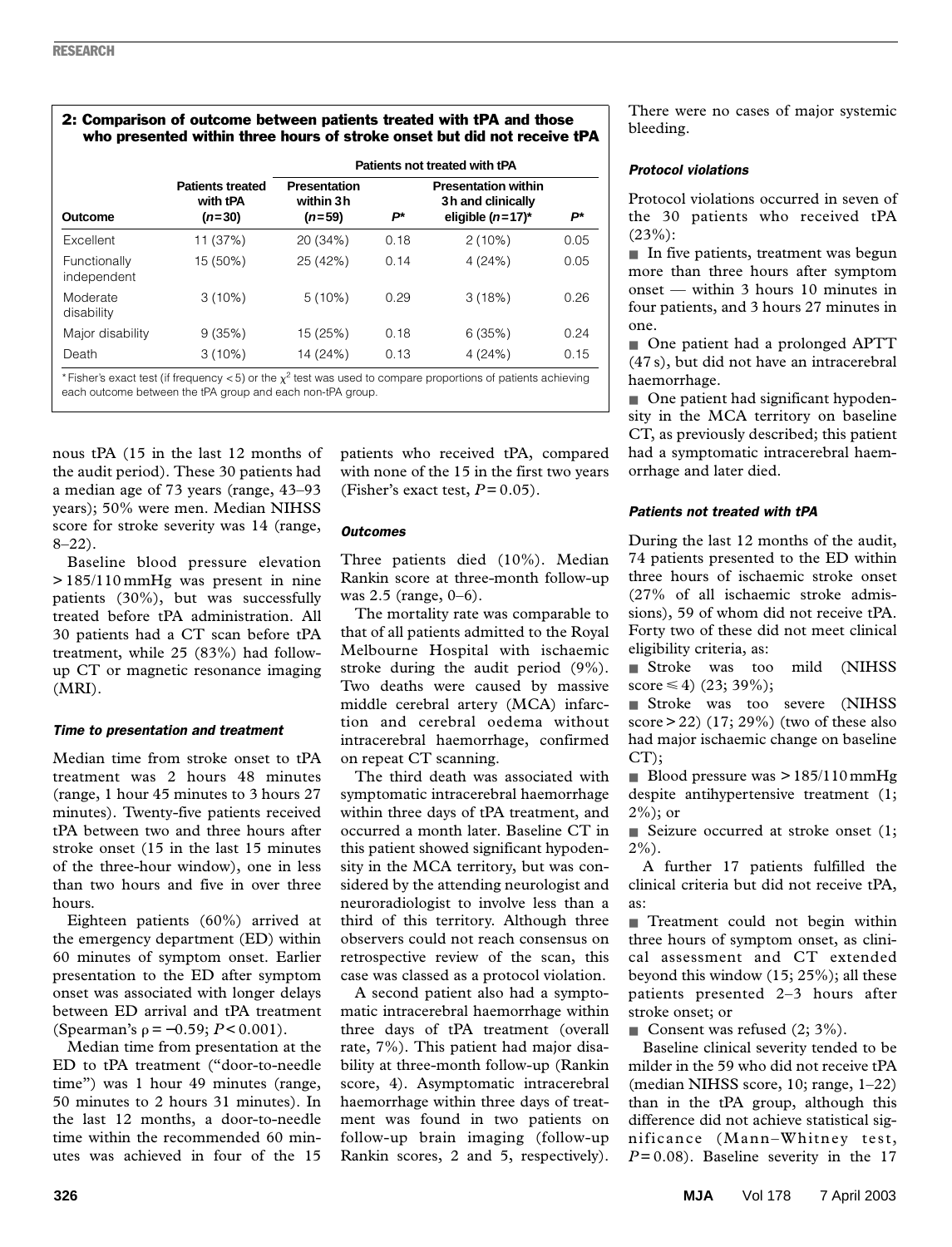who did not receive tPA but were clinically eligible was similar to that in the tPA group (median NIHSS score, 13; range, 6–20**)**.

Outcomes are compared in Box 2 between the 30 patients who received tPA and those who did not (both the group of 59 who presented within three hours and the subgroup of 17 who were clinically eligible). There were no significant differences between the groups in the proportions of patients with moderate or major disability at three-month follow-up. However, the proportions who achieved an excellent clinical outcome or functional independence were greater in the tPA group than in the group who were clinically eligible but did not receive tPA (both  $P = 0.05$ , Fisher's exact test).

Fourteen of the 59 who did not receive tPA died (24%), including four of the 17 who were clinically eligible (24%), compared with three of the 30 who received tPA (10%). However, these differences did not reach statistical significance. Of the 14 who died in the non-tPA group, nine were excluded from tPA therapy because stroke was severe and one because it was mild.

## **DISCUSSION**

This audit indicates that tPA treatment of acute ischaemic stroke can achieve favourable outcomes and relatively low rates of symptomatic intracerebral haemorrhage in an Australian tertiarycare centre. Outcomes were comparable to those found in the NINDS trial<sup>3</sup> and major phase IV studies.<sup>13,14,16,22</sup>

Patients treated with tPA in our study had a median baseline NIHSS score for stroke severity of 14, identical to that of  $tPA$ -treated patients in the NINDS trial.<sup>3</sup> Both the benefits and risks of tPA therapy were similar in the two studies. At three-month follow-up, outcomes were excellent (Rankin score, 1) in 37% of tPA-treated patients in our study, compared with 39% in the NINDS trial.<sup>3</sup> Similarly, 50% of our tPA-treated patients were functionally independent at follow-up (Rankin score, 2), compared with 49% of those in the NINDS trial.

Furthermore, we found that outcomes of tPA-treated patients were equivalent, and sometimes superior, to those of patients who presented within three hours of stroke onset but were not treated with tPA. As about a third of the latter had very mild strokes (and were thus not eligible for tPA), it is not surprising that there were no differences in excellent outcomes. In contrast, the subgroup who were clinically eligible for tPA but did not receive it had less favourable outcomes than those who received tPA. However, this retrospective analysis was based on a comparison of non-randomised patients, and results should therefore be treated with caution.

Importantly, the rate of symptomatic intracerebral haemorrhage in our tPAtreated patients was 7%, very similar to that observed in the NINDS trial  $(6.4\%)$ <sup>3</sup> and other phase IV studies, $13,14,16,22$  while the mortality rate was lower than in the NINDS trial (10% v 17%). A single death in our study was related to intracerebral haemorrhage, with another two caused by extensive MCA territory infarction and associated oedema, presumably due to lack of vessel recanalisation. Overall mortality was no higher in our tPA-treated patients than in all patients with ischaemic stroke admitted to Royal Melbourne Hospital during the audit period.

One symptomatic intracerebral haemorrhage was possibly related to a protocol violation, as the patient had evidence of infarction that may have affected more than a third of the MCA territory. A link between ischaemic changes on CT and intracerebral haemorrhage is controversial; it was supported by one European study<sup>20</sup> but not by the NINDS data.<sup>23</sup>

In our study, half the patients were treated in the last 15 minutes of the three-hour therapeutic window, and five were treated beyond this window. The importance of early thrombolysis in acute stroke has been well documented; even within the three-hour window earlier treatment improves outcome.<sup>24</sup> As a result, current guidelines recommend a door-to-needle time of less than 60 minutes and emphasise that "*time is brain*".10,11 Our relatively long door-toneedle time (median, 1 hour 49 minutes) suggests that considerably more effort is required to expedite emergency evaluation of these patients. This is a key issue when setting up an acute

stroke thrombolysis service. On a positive note, in the last 12 months of our audit there was a significant increase in patients achieving the benchmark 60 minute door-to-needle time, which may reflect faster triage, stroke team notification and CT scanning, as well as increasing experience of the stroke team.

It is hoped that tPA will soon be licensed to treat acute ischaemic stroke in Australia, with major implications for organisation of acute stroke services. Our centre is recognised as a specialised stroke unit, with a dedicated team of stroke nurses, registrars, fellows and neurologists available 24 hours a day. Our results (and those of the major phase III trials) may not necessarily be duplicated in other settings. Use of tPA in less specialised centres could result in much greater hazards, notably an excess of early deaths caused by intracerebral haemorrhage, reducing or completely negating any potential benefits.<sup>9,17</sup> Development and training of an acute stroke team can have a significant impact on treatment safety and efficacy.<sup>10,11</sup> We argue that such infrastructure should be in place before a centre is approved to use tPA.

Additional medical and community education would also be required to deliver the message that stroke is a treatable medical emergency. In the last year of our audit, 15 patients who were clinically eligible for tPA were unable to be treated, as clinical assessment could not be completed within the three-hour window. All presented to the ED two to three hours after stroke onset. In contrast, all patients who received tPA presented within two hours of stroke onset, highlighting the importance of very early arrival at hospital.

The current challenge in our hospital is to increase the percentage of patients who can be offered tPA therapy from 3% and to consistently reduce door-toneedle times. Up to 10% of patients with stroke can be appropriately treated with tPA in well organised centres.<sup>13,14,16,22</sup> However, we note that most patients who presented within three hours of stroke onset were not clinically eligible for tPA. One should not undervalue the potential benefits of care by a stroke unit and aspirin therapy, which are appropriate for almost all patients.25